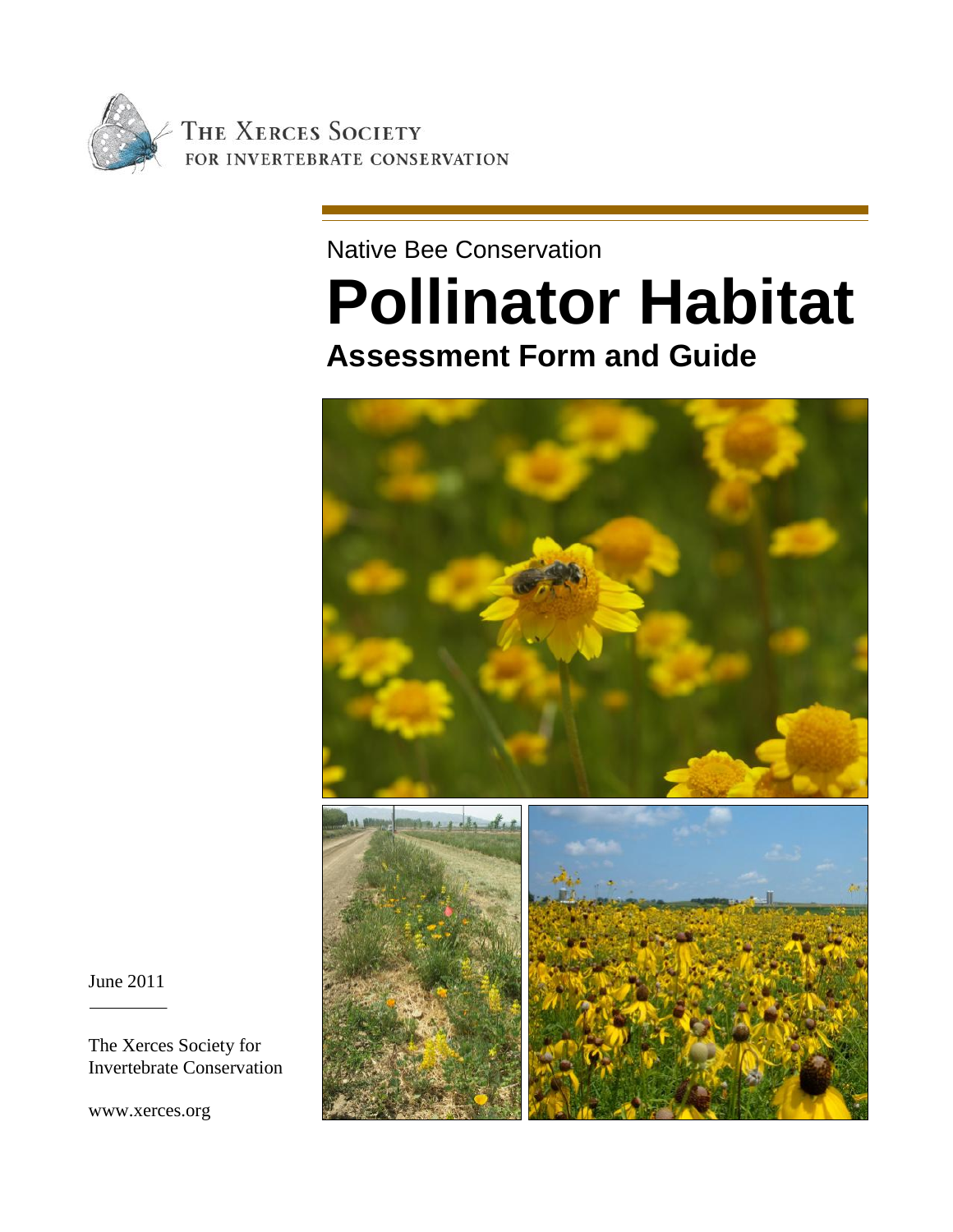## Native Bee Conservation **Pollinator Habitat Assessment Form and Guide**

### **Instructions**

- This habitat assessment can be used in both orchard and field crop settings.
- The accompanying photos and notes will help you identify and assess some specific habitat features.
- An assessment should be done twice, once before project implementation and once after.
- Prior to conducting an assessment, print out aerial photos to help with site and landscape questions.
- Each item in the assessment should be given a score of 0 (not present) or the appropriate value from the "Score" column.
- Add up the scores to calculate a subtotal for each subsection (e.g., 1a. Sites for ground-nesting bees).
- In addition, add up subsection subtotals to get a total for each section. Transfer these figures into the summary table on page 3 to generate the overall score for each assessment.
- The post-implementation goal is an overall score of at least 100, and an improvement of at least 40 points.

### **Copyright © 2011 The Xerces Society for Invertebrate Conservation**

628 NE Broadway, Ste. 200 Portland, OR 97232 ◦ (855) 232-6639 ◦ www.xerces.org

The Xerces Society is a nonprofit organization that protects wildlife through the conservation of invertebrates and their habitat. Established in 1971, the Society is at the forefront of invertebrate protection worldwide.

The Xerces Society is an equal opportunity employer.

### **ACKNOWLEDGEMENTS**

Authors Staff of the Xerces Society's Pollinator Conservation Program.

#### Editing and layout Matthew Shepherd.

Funding Support for the Xerces Society's pollinator conservation program is provided by Aveda Earth Fund, Columbia Foundation, CS Fund, Disney Worldwide Conservation Fund, Elizabeth Ordway Dunn Foundation, Gaia Fund, McCune Charitable Foundation, Organic Farm Research Foundation, Organic Valley Farmers Advocating for Organics Fund, Panta Rhea Foundation, Sarah K. de Coizart Article TENTH Perpetual Charitable Trust, Sea World Busch Gardens Conservation Fund, The Richard and Rhoda Goldman Foundation, Turner Foundation, USDA Natural Resources Conservation Service, Whole Systems Foundation, and Xerces Society members.

Photo credits © Hannah Gaines: page 5 all. © Jennifer Hopwood: page 4-Bc. © Eric Mader: page 4-Tr; page 6-l, cr, r. © Matthew Shepherd: cover-Bl, Br; page 4-Tl, Tc, Bc. © Katharina Ullmann: page 6-cl. © Mace Vaughan: cover-T; page 4-Br.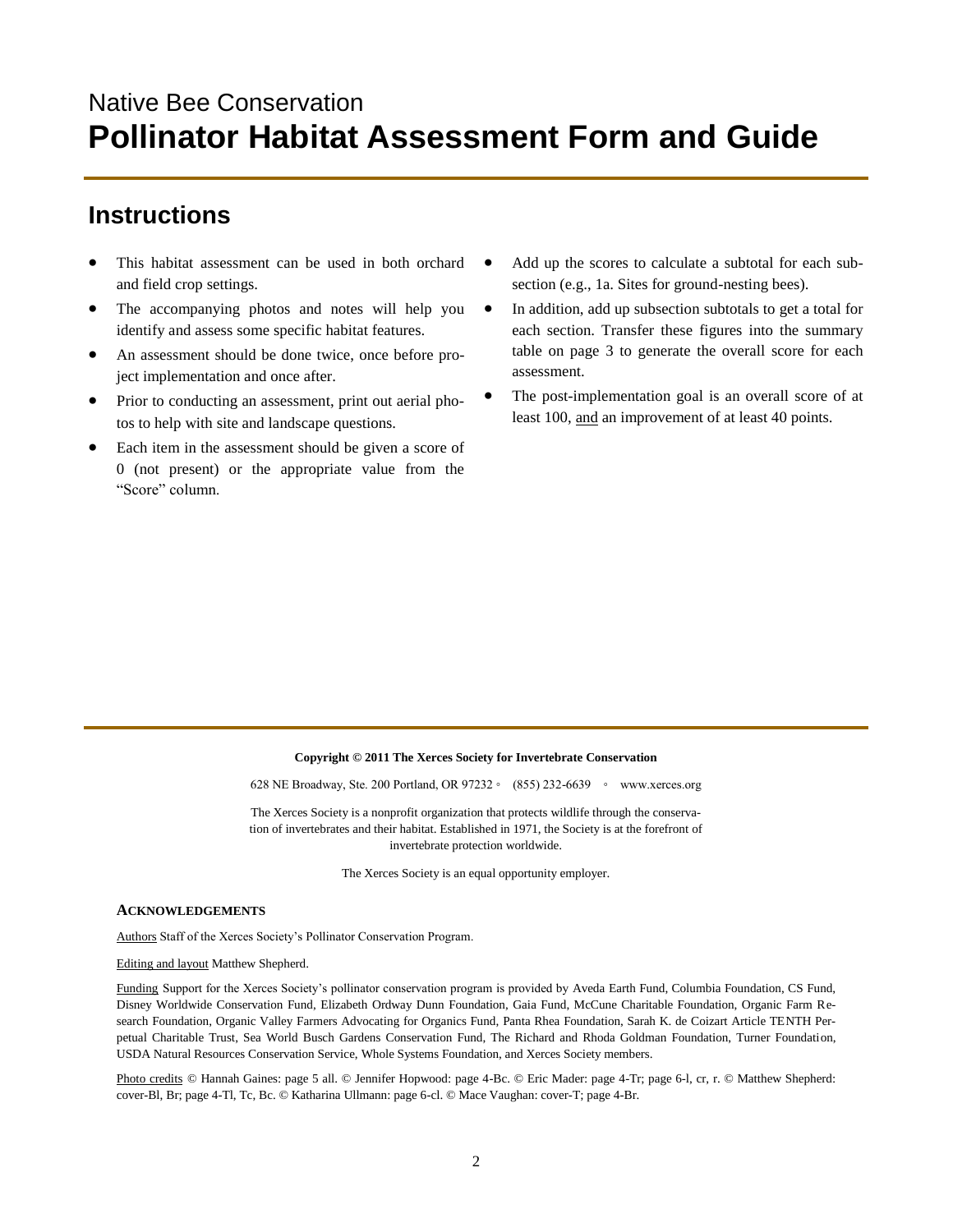### **Site Summary**

| Owner/Operator: |                                                      |  |  |  |  |  |  |  |
|-----------------|------------------------------------------------------|--|--|--|--|--|--|--|
| County:         |                                                      |  |  |  |  |  |  |  |
|                 | Field Office:                                        |  |  |  |  |  |  |  |
| Planner:        |                                                      |  |  |  |  |  |  |  |
| Date            | Assessment Before Implementation (Existing Habitat): |  |  |  |  |  |  |  |
|                 | Assessment After Implementation:                     |  |  |  |  |  |  |  |
|                 | <b>Location Description:</b>                         |  |  |  |  |  |  |  |
|                 |                                                      |  |  |  |  |  |  |  |
|                 |                                                      |  |  |  |  |  |  |  |
| Sketch of Site: |                                                      |  |  |  |  |  |  |  |
|                 |                                                      |  |  |  |  |  |  |  |
|                 |                                                      |  |  |  |  |  |  |  |
|                 |                                                      |  |  |  |  |  |  |  |
|                 |                                                      |  |  |  |  |  |  |  |
|                 |                                                      |  |  |  |  |  |  |  |
|                 |                                                      |  |  |  |  |  |  |  |
|                 |                                                      |  |  |  |  |  |  |  |
|                 |                                                      |  |  |  |  |  |  |  |
|                 |                                                      |  |  |  |  |  |  |  |
|                 |                                                      |  |  |  |  |  |  |  |
|                 |                                                      |  |  |  |  |  |  |  |
|                 |                                                      |  |  |  |  |  |  |  |
|                 |                                                      |  |  |  |  |  |  |  |
|                 |                                                      |  |  |  |  |  |  |  |
|                 |                                                      |  |  |  |  |  |  |  |

### **Total Score for Habitat Assessment**

The figures entered into this summary table will be calculated during completion of the assessment.

|                                       | <b>Before</b> | After |
|---------------------------------------|---------------|-------|
| Section 1: Native Bee Nesting Habitat |               |       |
| Section 2: Foraging Habitat           |               |       |
| Section 3: Landscape Features         |               |       |
| Section 4: Farm Practices             |               |       |
| <b>OVERALL SCORE</b>                  |               |       |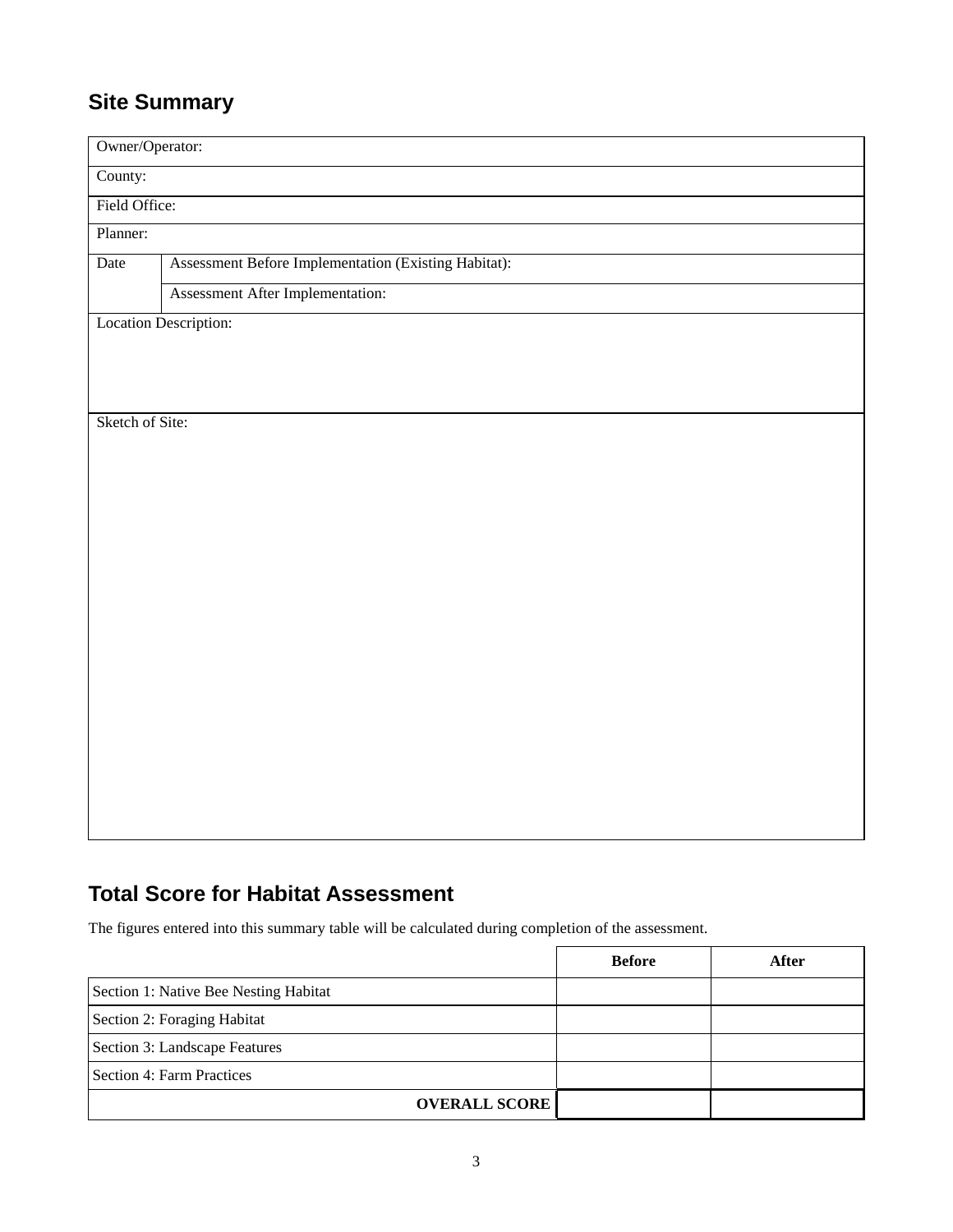### **1a. Sites for ground -nesting bees.**

Ground nests are often marked by a small mound of excavated soil, but may also be nothing more than a small hole in the ground. Nests may be dug in bare soil, areas of patchy vegetation, or hidden among plants. They are usually in marginal areas such as ditch banks or track sides, and frequently can *be found close to buildings or other structures. (Photos below illustrate some nest sites.)*

| <b>SCORE ALL OPTIONS THAT APPLY</b><br>$A =$ abundant, $M =$ moderate, $S =$ scarce | <b>Score</b>                   | <b>Before</b> | After | <b>Treatment to increase score</b> |
|-------------------------------------------------------------------------------------|--------------------------------|---------------|-------|------------------------------------|
| Areas of well-drained bare ground, or with<br>sparse vegetation                     | $A = 10$<br>$M = 5$<br>$S = 1$ |               |       |                                    |
| Areas with sandy to sandy loam soil                                                 | $A = 10$<br>$M = 5$<br>$S = 1$ |               |       |                                    |
| No-till cropping system: 1 point for every<br>10% of area untilled                  | $0 - 10$                       |               |       |                                    |
| Areas with bare but compacted soil, or<br>excavated soil                            |                                |               |       |                                    |
|                                                                                     | Subtotal (1a)                  |               |       |                                    |









### **1b. Sites for wood - and cavity -nesting bees.**

*The great majority of wood - or cavity -nesting bees do not excavate their own nest; they occupy pre -existing tunnels or cavities in snags, the center of pithy -stemmed shrubs, and in brush piles. Bumble bees frequently nest in abandoned rodent burrows or under clump -forming bunch grasses. (Photos below illustrate some nest sites.)*

| <b>SCORE ALL OPTIONS THAT APPLY</b><br>$A =$ abundant, $M =$ moderate, $S =$ scarce | <b>Score</b>                   | <b>Before</b> | After | <b>Treatment to increase score</b> |
|-------------------------------------------------------------------------------------|--------------------------------|---------------|-------|------------------------------------|
| Dead wood, brush piles, or snags present                                            | $A = 10$<br>$M = 5$<br>$S = 1$ |               |       |                                    |
| Pithy twigs (elderberry, cane fruit, sumac,<br>etc.)                                | $A = 10$<br>$M = 5$<br>$S = 1$ |               |       |                                    |
| Overgrown native bunch grasses (clump-<br>forming) present                          | 3                              |               |       |                                    |
| Subtotal (1b)                                                                       |                                |               |       |                                    |







Go to top of page 5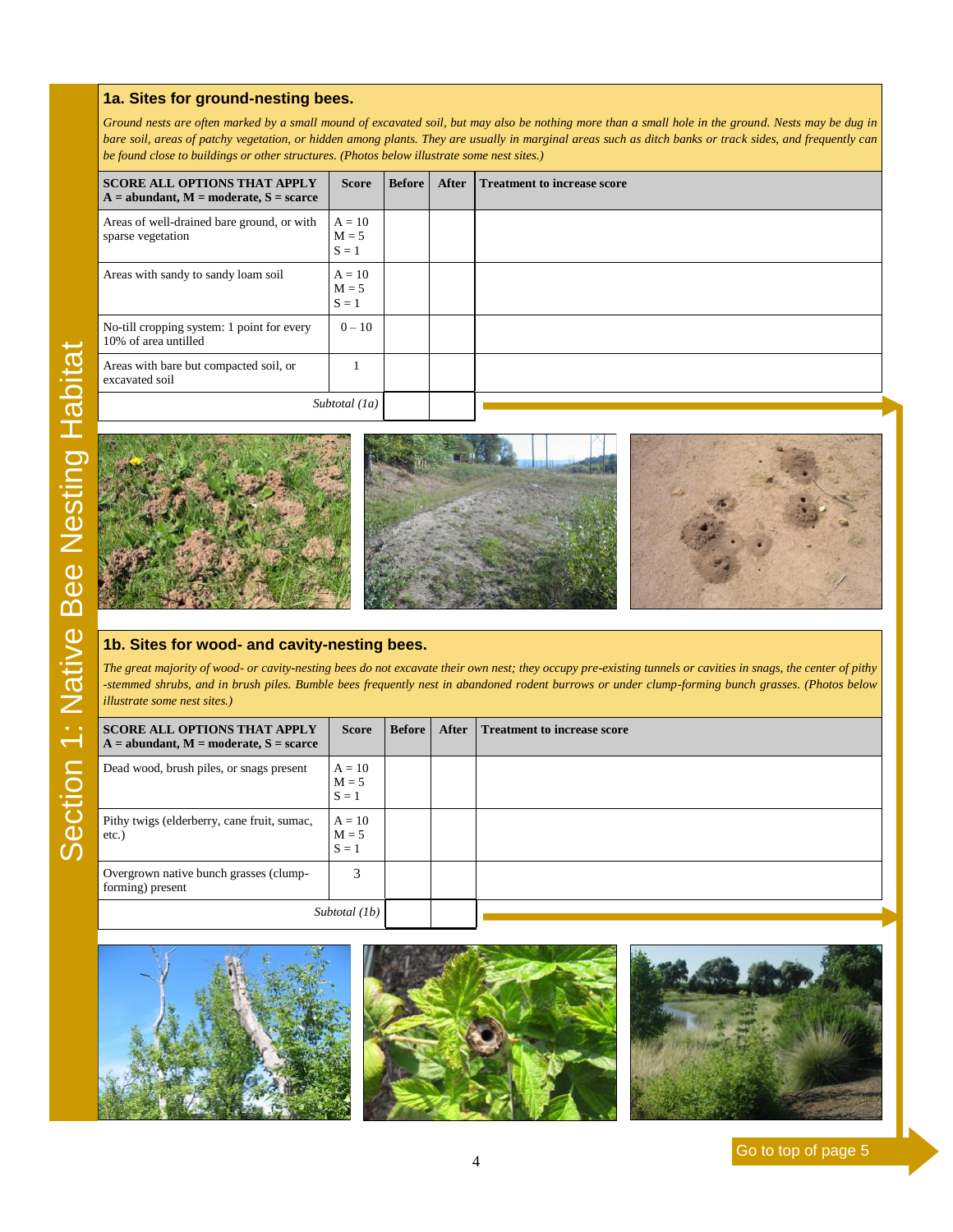### **1c. Supplementary wood- and cavity-nesting sites.**

*Wood- or cavity-nesting bees readily occupy artificial nests. Nest blocks should be obvious, and ideally placed near a large visual landmark such as a building. Nest hygiene is an important consideration. For optimum pollinator populations, blocks should be cleaned and maintained.*

|                          |                                                                                             |                 |               | building. Nest hygiene is an important consideration. For optimum pollinator populations, blocks should be cleaned and maintained. |                                    |  |  |  |
|--------------------------|---------------------------------------------------------------------------------------------|-----------------|---------------|------------------------------------------------------------------------------------------------------------------------------------|------------------------------------|--|--|--|
| $\overline{\phantom{a}}$ | <b>SCORE ALL OPTIONS THAT APPLY</b>                                                         | <b>Score</b>    | <b>Before</b> | After                                                                                                                              | <b>Treatment to increase score</b> |  |  |  |
|                          | Nest blocks: 1 point for every one placed in<br>the field (at least 50 feet between blocks) | $0 - 10$        |               |                                                                                                                                    |                                    |  |  |  |
|                          | Nest blocks with no more than 20 holes per<br>block                                         | 5               |               |                                                                                                                                    |                                    |  |  |  |
| $\overline{O}$           | Nest blocks regularly cleaned or replaced                                                   | 5               |               |                                                                                                                                    |                                    |  |  |  |
| 五                        | Nest blocks placed near large visual land-<br>marks                                         | 3               |               |                                                                                                                                    |                                    |  |  |  |
| $\omega$                 |                                                                                             | Subtotal $(lc)$ |               |                                                                                                                                    |                                    |  |  |  |
|                          | <b>Nesting Habitat Total</b>                                                                |                 |               |                                                                                                                                    |                                    |  |  |  |
|                          |                                                                                             |                 |               |                                                                                                                                    | $(1a + 1b + 1c)$                   |  |  |  |

| 2a. Percent of natural vegetation within $\frac{1}{2}$ mile of site. |               |               |       |                                    |  |  |  |
|----------------------------------------------------------------------|---------------|---------------|-------|------------------------------------|--|--|--|
| The photos below illustrate these different categories.              |               |               |       |                                    |  |  |  |
| <b>SELECT ONLY ONE</b>                                               | <b>Score</b>  | <b>Before</b> | After | <b>Treatment to increase score</b> |  |  |  |
| $>30\%$                                                              | 10            |               |       |                                    |  |  |  |
| $20\% - 30\%$                                                        |               |               |       |                                    |  |  |  |
| $5\% - 20\%$                                                         | 3             |               |       |                                    |  |  |  |
| $< 5\%$                                                              | $\Omega$      |               |       |                                    |  |  |  |
|                                                                      | Subtotal (2a) |               |       |                                    |  |  |  |









| 2b. Dominant vegetation in non-cropped area within $\frac{1}{2}$ mile of site. |                 |               |              |                                    |  |  |
|--------------------------------------------------------------------------------|-----------------|---------------|--------------|------------------------------------|--|--|
| <b>SELECT ONLY ONE</b>                                                         | <b>Score</b>    | <b>Before</b> | <b>After</b> | <b>Treatment to increase score</b> |  |  |
| Native plants                                                                  | 10              |               |              |                                    |  |  |
| Mix of native and naturalized (non-<br>invasive) plants                        | π               |               |              |                                    |  |  |
| Naturalized flowering species (e.g., alfalfa)                                  | 5               |               |              |                                    |  |  |
| Invasive flowering weeds                                                       | $\Omega$        |               |              |                                    |  |  |
| Sod-forming grasses                                                            | $\overline{0}$  |               |              |                                    |  |  |
|                                                                                | Subtotal $(2c)$ |               |              |                                    |  |  |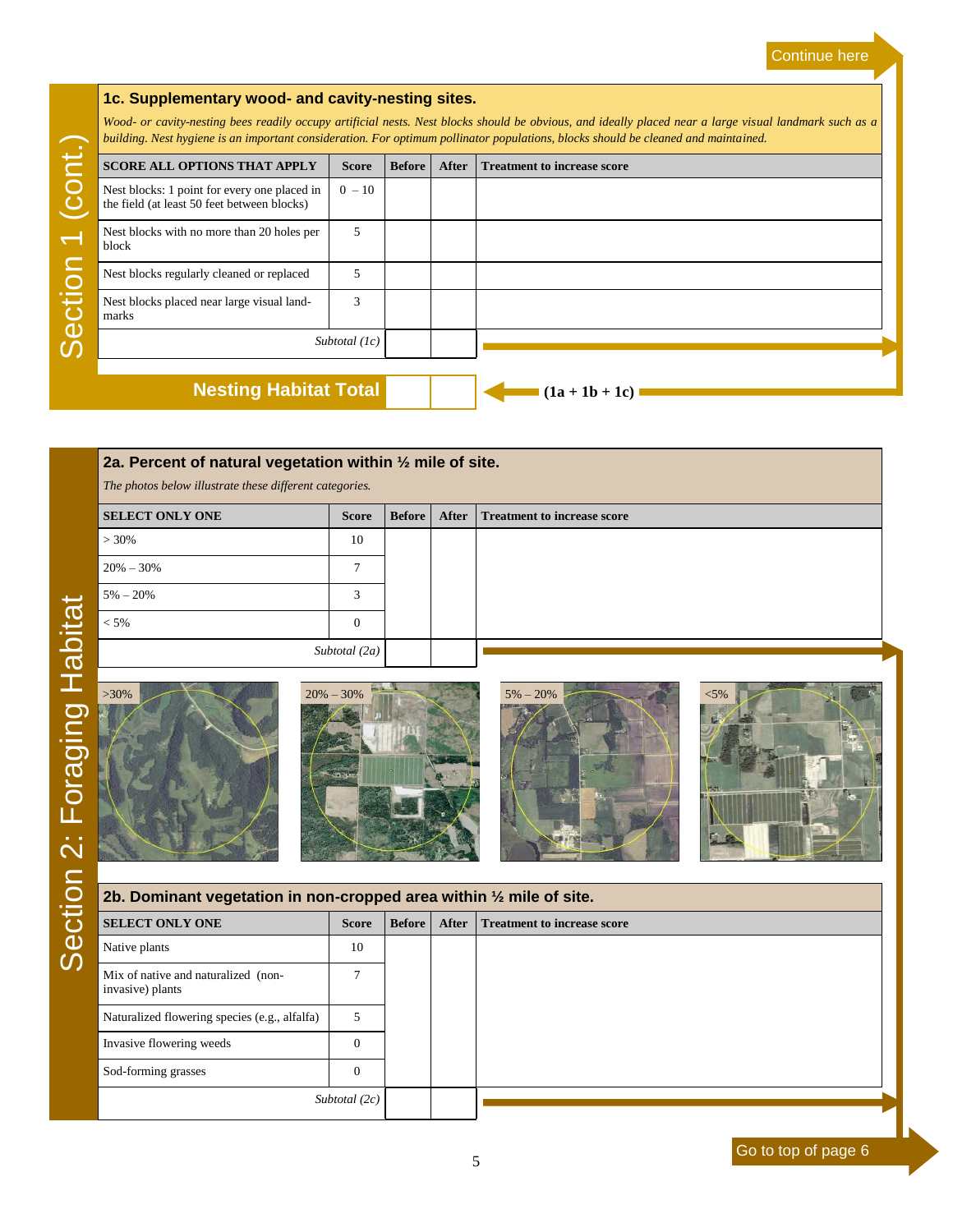### Continue here

### **2c. Percentage of vegetative cover (non-crop area) that is forbs or flowering shrubs within ½ mile of site.** *The photos below illustrate some categories. See regional technical notes (listed on page 8) for lists of preferred pollinator plants and other information.* **SELECT ONLY ONE Score Before After Treatment to increase score**

| <b>SELECT ONLY ONE</b> | score | <b>Before</b> | Aiter | <b>Treatment to increase score</b> |
|------------------------|-------|---------------|-------|------------------------------------|
| $> 85\%$ cover         | 10    |               |       |                                    |
| $45\% - 85\%$ cover    |       |               |       |                                    |
| $30\% - 45\%$ cover    | 5     |               |       |                                    |
| $20\% - 30\%$ cover    | 3     |               |       |                                    |
| $< 20\%$ cover         |       |               |       |                                    |
| Subtotal $(2c)$        |       |               |       |                                    |
|                        |       |               |       |                                    |

| $>85\%$ | $45\% - 85\%$ | $20\% - 30\%$                                                                                       | $<$ 20% |
|---------|---------------|-----------------------------------------------------------------------------------------------------|---------|
|         |               | 2d. Number of species of forbs and flowering shrubs on farm that bloom in spring (including crops). |         |

| <u>zu. Namber or species or forbs and nowering sin abs on farm that bioom in spring (moluumy crops).</u> |                 |        |  |                                   |  |
|----------------------------------------------------------------------------------------------------------|-----------------|--------|--|-----------------------------------|--|
| <b>SELECT ONLY ONE</b>                                                                                   | Score           | Before |  | After Treatment to increase score |  |
| $5+$ species                                                                                             | 10              |        |  |                                   |  |
| $3 - 4$ species                                                                                          |                 |        |  |                                   |  |
| $1 - 2$ species                                                                                          |                 |        |  |                                   |  |
| 0 species                                                                                                |                 |        |  |                                   |  |
|                                                                                                          | Subtotal $(2d)$ |        |  |                                   |  |
|                                                                                                          |                 |        |  |                                   |  |

|                                                                                                   | 2e. Number of species of forbs and flowering shrubs on farm that bloom in summer (including crops). |               |       |                                    |  |  |  |  |
|---------------------------------------------------------------------------------------------------|-----------------------------------------------------------------------------------------------------|---------------|-------|------------------------------------|--|--|--|--|
| <b>SELECT ONLY ONE</b>                                                                            | <b>Score</b>                                                                                        | <b>Before</b> | After | <b>Treatment to increase score</b> |  |  |  |  |
| $5+$ species                                                                                      | 10                                                                                                  |               |       |                                    |  |  |  |  |
| $3 - 4$ species                                                                                   |                                                                                                     |               |       |                                    |  |  |  |  |
| $1 - 2$ species                                                                                   |                                                                                                     |               |       |                                    |  |  |  |  |
| 0 species                                                                                         | $\Omega$                                                                                            |               |       |                                    |  |  |  |  |
|                                                                                                   | Subtotal (2e)                                                                                       |               |       |                                    |  |  |  |  |
| 2f. Number of species of forbs and flowering shrubs on farm that bloom in fall (including crops). |                                                                                                     |               |       |                                    |  |  |  |  |

| zi. Number or species or forbs and nowering smaps on family may broom in fair (including crops). |               |               |       |                                    |  |
|--------------------------------------------------------------------------------------------------|---------------|---------------|-------|------------------------------------|--|
| <b>SELECT ONLY ONE</b>                                                                           | <b>Score</b>  | <b>Before</b> | After | <b>Treatment to increase score</b> |  |
| $5+$ species                                                                                     | 10            |               |       |                                    |  |
| $3 - 4$ species                                                                                  |               |               |       |                                    |  |
| $1 - 2$ species                                                                                  | κ             |               |       |                                    |  |
| 0 species                                                                                        | $\Omega$      |               |       |                                    |  |
|                                                                                                  | Subtotal (2f) |               |       |                                    |  |
| <b>Foraging Habitat Total</b>                                                                    |               |               |       | $(2a + 2b + 2c + 2d + 2e + 2f)$    |  |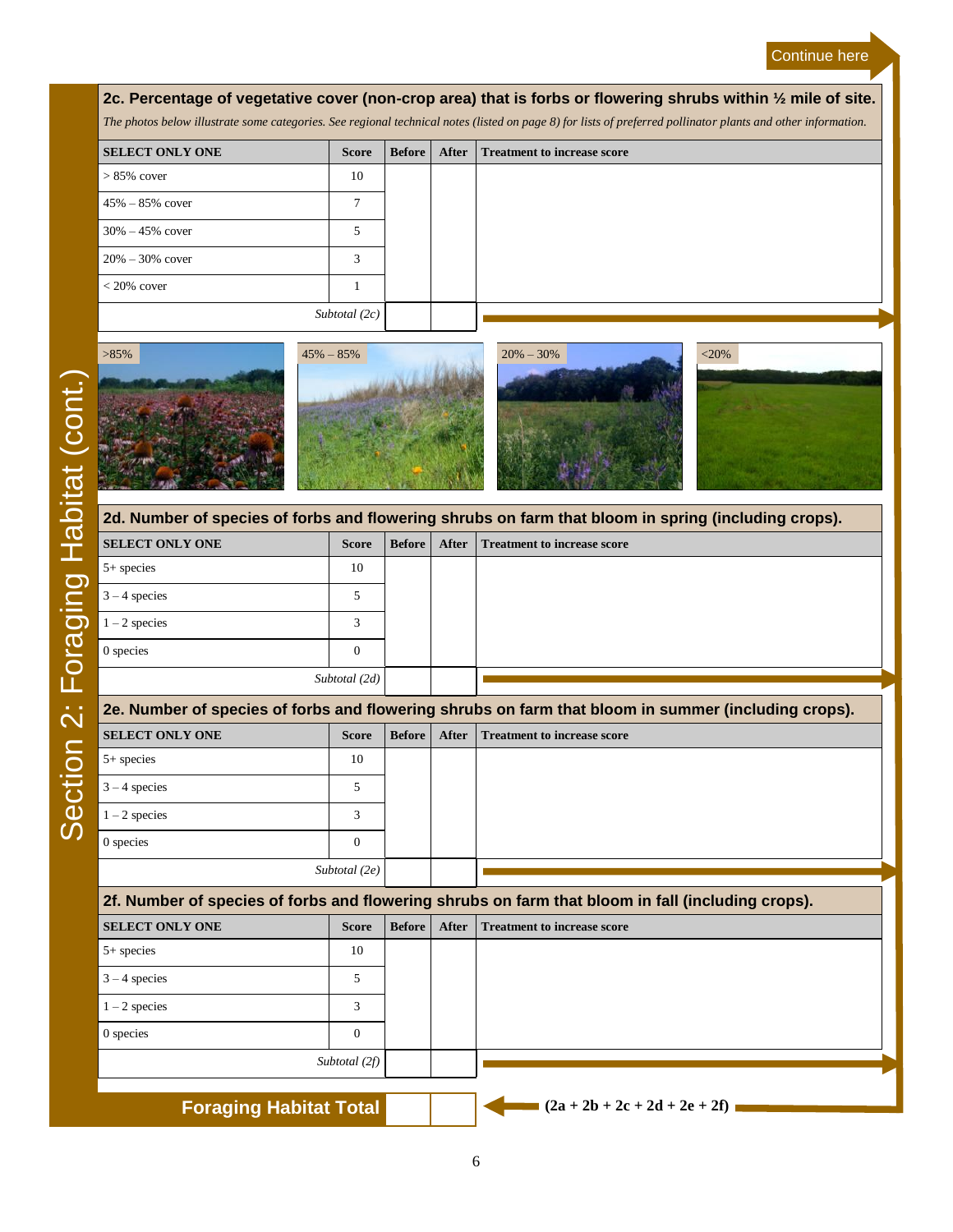| <b>SELECT ONLY ONE</b>                                               | <b>Score</b>  | <b>Before</b> | <b>After</b> | <b>Treatment to increase score</b> |
|----------------------------------------------------------------------|---------------|---------------|--------------|------------------------------------|
| $<$ 5 acres                                                          | 10            |               |              |                                    |
| $5 - 10$ acres                                                       | 5             |               |              |                                    |
| $10 - 50$ acres                                                      | 3             |               |              |                                    |
| $> 50$ acres                                                         | 1             |               |              |                                    |
|                                                                      | Subtotal (3a) |               |              |                                    |
| 3b. Additional landscape features within one mile.                   |               |               |              |                                    |
| <b>SCORE ALL OPTIONS THAT APPLY</b>                                  | <b>Score</b>  | <b>Before</b> | <b>After</b> | <b>Treatment to increase score</b> |
| Riparian buffers: 1 point for every 20% of                           | $0 - 5$       |               |              |                                    |
| area within 25 feet of water feature that is<br>vegetated            |               |               |              |                                    |
| Hedgerows, windbreaks, or fencerows of<br>diverse tree/shrub species | 5             |               |              |                                    |
| Flowering cover crops, bee pasture, bolting<br>crops                 | 5             |               |              |                                    |
| Source of clean surface water (non-<br>contaminated)                 | 3             |               |              |                                    |

| <b>Score</b>                   | <b>Before</b> | <b>After</b> | <b>Treatment to increase score</b> |
|--------------------------------|---------------|--------------|------------------------------------|
| 40                             |               |              |                                    |
| 10                             |               |              |                                    |
| 5                              |               |              |                                    |
| 5                              |               |              |                                    |
| 5                              |               |              |                                    |
| 5                              |               |              |                                    |
| 5                              |               |              |                                    |
| Subtotal (4a)                  |               |              |                                    |
| 4b. Land management techniques |               |              |                                    |
| <b>Score</b>                   | <b>Before</b> | <b>After</b> | <b>Treatment to increase score</b> |
| 10                             |               |              |                                    |
| 10                             |               |              |                                    |
| 5                              |               |              |                                    |
| Subtotal (4b)                  |               |              |                                    |
|                                |               |              |                                    |

Section 3: Landscape Features Section 3: Landscape Features